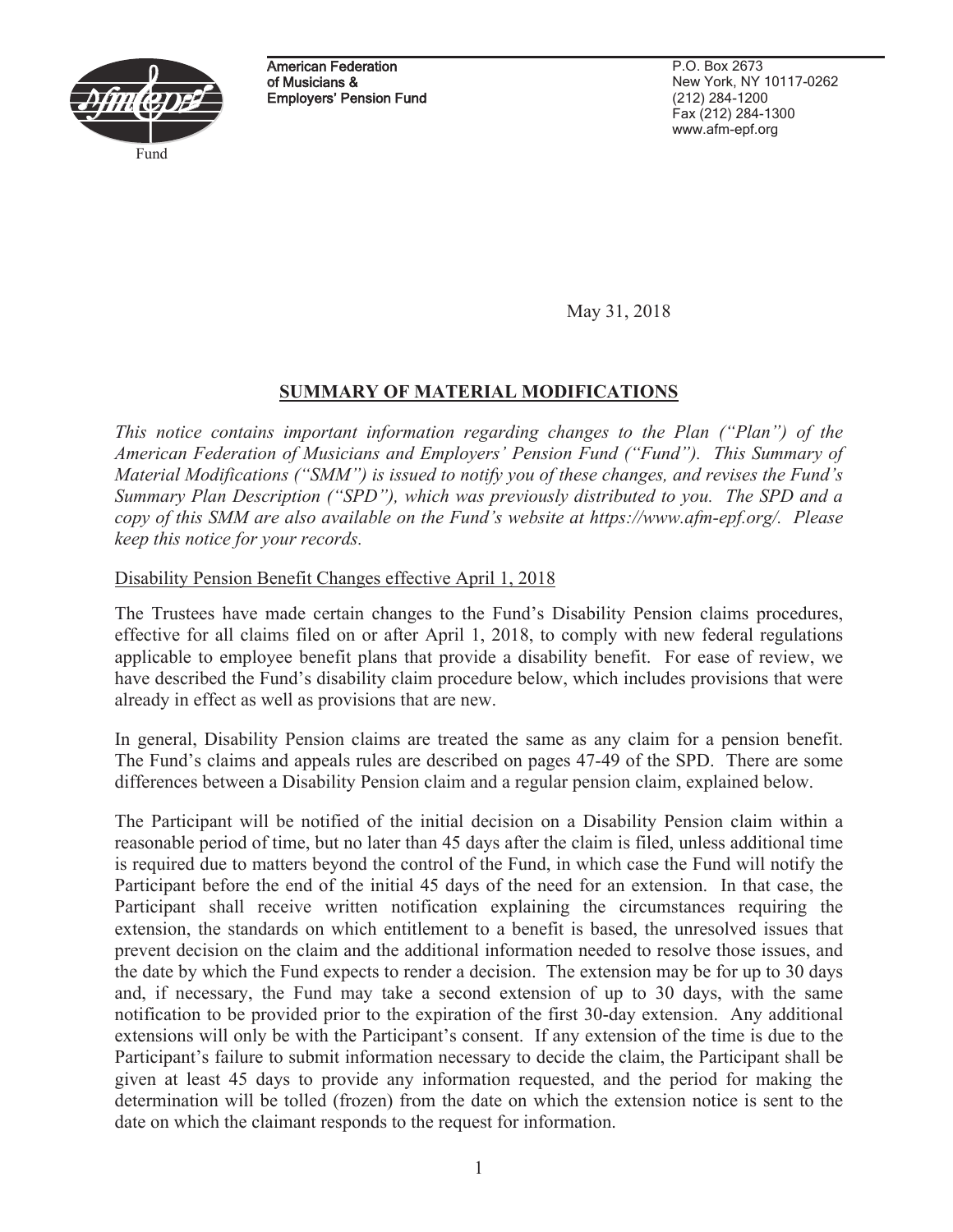If the Fund denies a Disability Pension and the denial is based on a medical judgment, the Fund will consult with a health care professional who has appropriate training and experience in the field of medicine involved in the medical judgment, and, in the case of an appeal, who was neither consulted in connection with the initial benefit determination nor is the subordinate of any person who was consulted in connection with that determination. The notice of the denial will include, among other things, the internal provisions of the Plan, if any, which were relied upon in denying the claim or, alternatively, a statement that such provisions of the Plan do not exist. They will also include a discussion of the decision, including an explanation of any disagreement or decision not to follow (1) the views presented by the Participant's health care and vocational professionals, (2) the views of medical or vocational experts whose advice was obtained on behalf of the Fund, whether or not the advice was relied upon in making the benefit determination, or (3) a Social Security Administration disability determination. The Fund's explanation will be presented in a culturally and linguistically appropriate manner. If the adverse benefit determination is based on a decision about medical necessity or experimental treatment or similar exclusion or limit, either an explanation of the scientific or clinical judgment for the determination, applying the terms of the Plan to the claimant's medical circumstances, or a statement that such explanation will be provided free of charge upon request. The notice will also identify any medical or vocational expert whose advice was obtained on behalf of the Plan in connection with a denial, without regard to whether the advice was relied upon in making the benefit determination. The notice will also contain a statement that the Participant is entitled to receive, upon request and free of charge, reasonable access to, and copies of, all documents, records, and other information relevant to the claimant's claim for benefits.

If a Disability Pension claim is denied, the deadline for the claimant to appeal the decision is 180 days after receipt of the written notice of the denial. As with all pension claims, if the denial is based on any internal rule or guideline, the notice of the denial either will explain the rule or will state that it was relied upon and will be provided free of charge to the Participant upon request. Further, in any appeal, the Administrative Committee, which considers appeals, will consider the appeal *de novo*, meaning without any deference to the initial benefit denial and the Committee will not include any person who participated in the initial benefit denial or who is the subordinate of a person who participated in the initial benefit denial. The notice of any denied appeal will contain, in addition to the items provided in a notice of denial, a description of any applicable contractual limitations period that applies to the claimant's right to file the claim in court, including the date on which the contractual limitations period expires for the claim.

Before the Plan issues a notice of the denial of an appeal, the Plan will provide the Participant, free of charge, with any new or additional evidence considered, relied upon, or generated by the Administrative Committee in connection with the appeal or any new or additional rationale relied upon by the Administrative Committee. The information must be provided as soon as possible and sufficiently in advance of the date on which the notice of the denial is required to be provided to give the Participant a reasonable opportunity to respond prior to that date.

## Disability Pension Benefit Changes effective June 1, 2018

The Trustees have made certain changes to the Fund's Disability Pension Benefit requirements. However, these benefit changes will not apply to a disability pension benefit with a pension effective date no later than September 1, 2018, if Part 1 of the application for a disability pension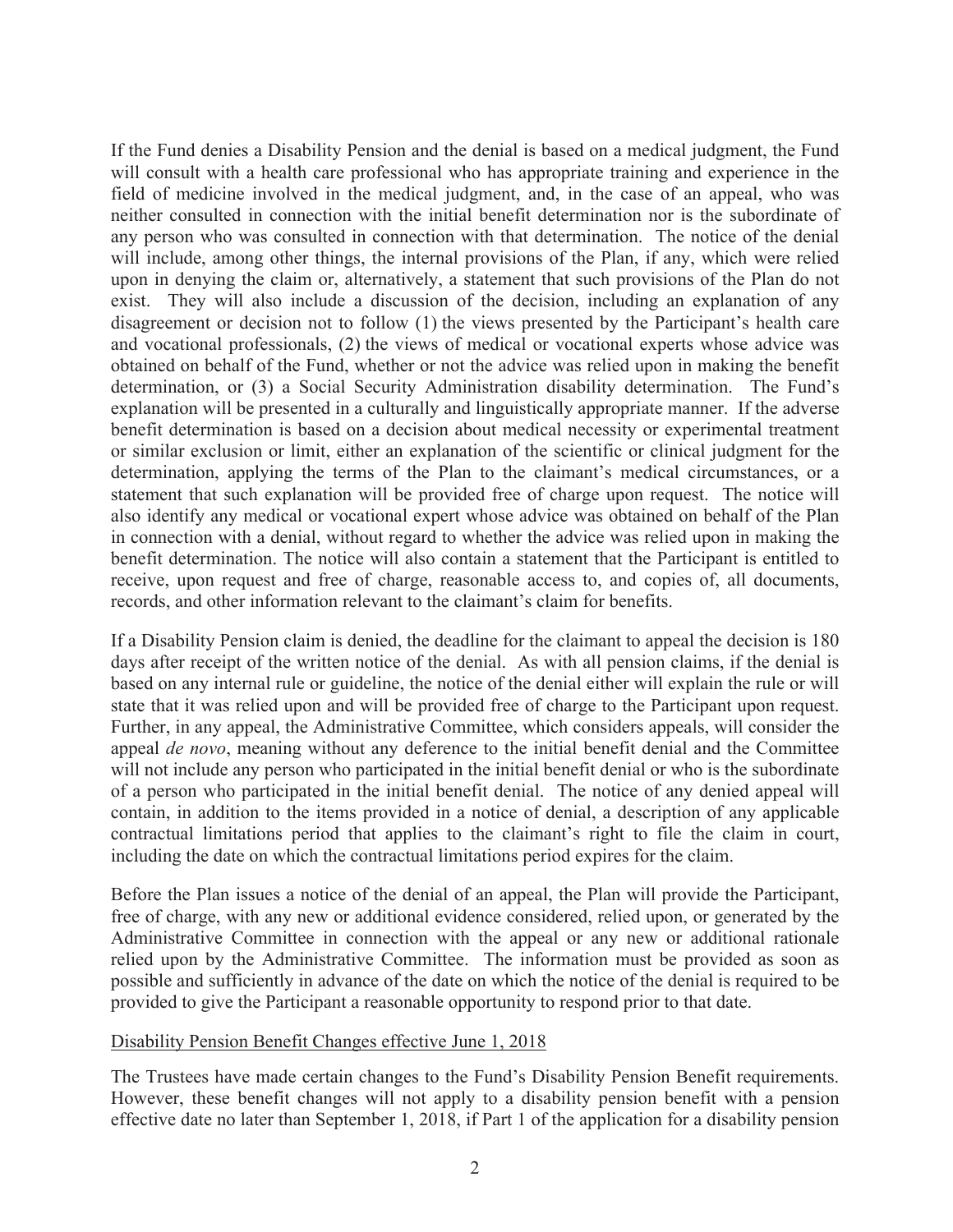benefit is postmarked (or received in the Fund Office, in the case of an application delivered by fax, email or by hand) on or before June 1, 2018.

Prior to these changes, as set forth on page 24 of the SPD, Participants have been eligible for a Disability Pension if they:

(1) file a complete application with the Fund Office;

(2) stop working in Covered Employment because of a condition of Total Disability;

(3) have at least 10 years of Vesting Service;

(4) have not started to receive a Regular Pension Benefit; and

(5) are determined to have a Total Disability by the Administrative Committee of the Board of Trustees.

All of those requirements still apply, but the Trustees have added the following additional requirements that a Participant must meet to be eligible for a Disability Pension Benefit. To be eligible for a Disability Pension Benefit, a Participant must also:

(1) not be eligible, on his or her Pension Effective Date (described on pages 42-43 and 64 of the SPD), for a Regular Pension Benefit (described starting on page 12 of the SPD); and (2) have earned at least 1 Year of Vesting Service (described starting on page 7 of the SPD and on page 66) in the three calendar year period immediately preceding the Pension Effective Date.

In other words, in addition to the requirements already applicable to a Disability Pension, the Trustees have added two further requirements. First, if you are eligible to receive a Regular Pension Benefit (described on page 14 of the SPD), you are not eligible for a Disability Pension Benefit. Second, you must have earned at least 1 Year of Vesting Service in the three calendar years before you start your pension.

For your reference, "Total Disability" is the Participant's total and permanent inability to work in Covered Employment as a result of a medically diagnosed physical or mental disease or injury or the Participant's terminal illness, as determined by the Administrative Committee in its sole discretion.

## Changes for Legal Actions Effective February 16, 2018

In order to reduce the Fund's expenses, the Trustees have also amended the Plan to provide that any legal action seeking any remedy against the Plan, the Fund, the Trustees, or any employee or representative of the Plan or Fund must be brought in the United Stated District Court for the Southern District of New York in Manhattan or the appropriate New York State Court in Manhattan, if applicable.

As always, if you have any questions concerning these changes or the Fund, please contact the Fund in writing using 'Contact Us' available on the Fund's website at www.afm-epf.org or at 212-284-1200 Option 2 for the Pension Department.

Sincerely,

The Board of Trustees